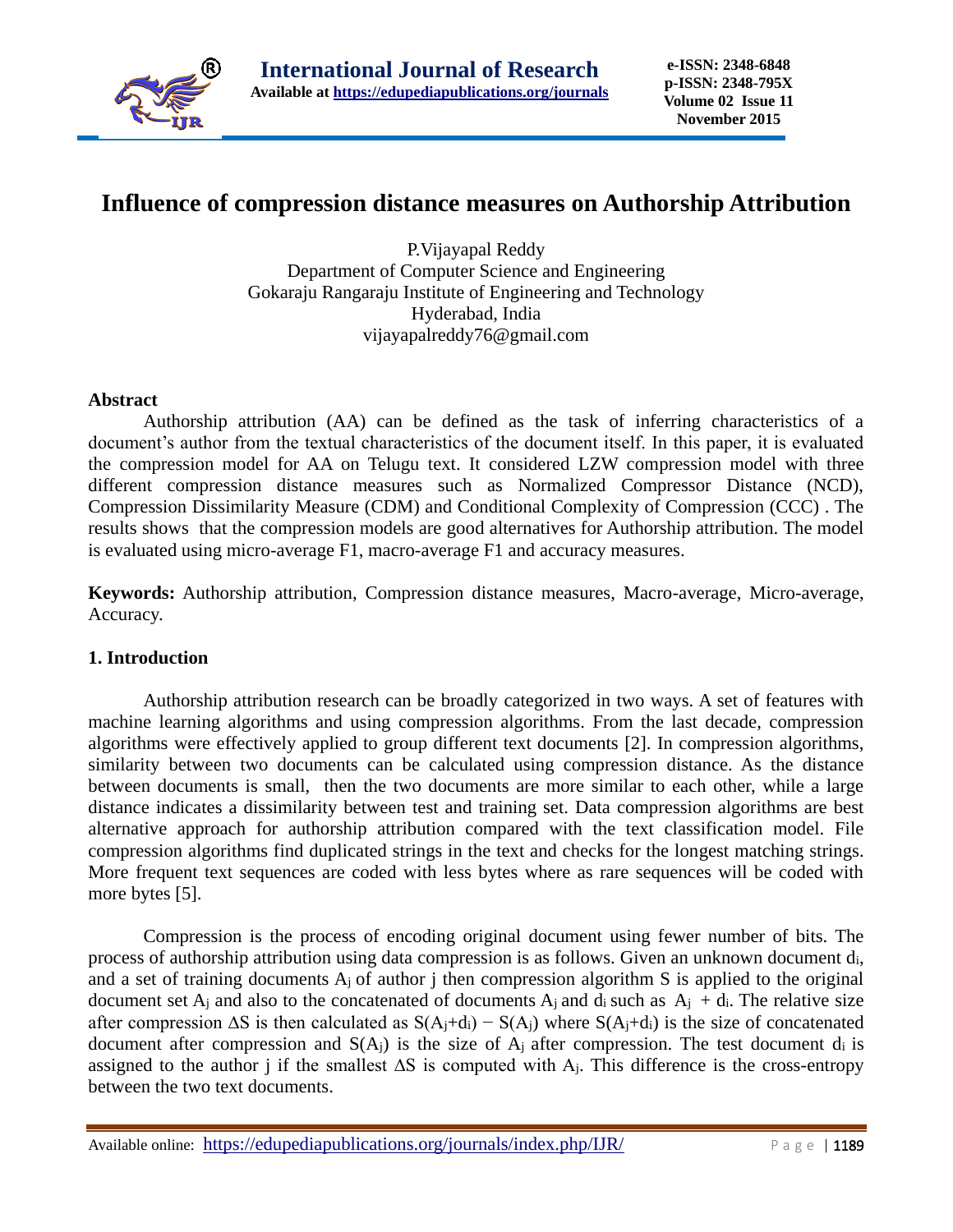

The advantages data compression algorithms [3] for authorship attribution compared with classification model is that it avoids the word ambiguities, it considers only phrasal effects other than word boundaries, it deals with different types of documents uniformly. In this paper an attempt is made for authorship attribution using different different distance measures with the LZW as a compression model.

# **2. Related Work**

There is an extensive research carried on authorship attribution using various features and with various classifiers. In [1], word length is used as a feature for authorship attribution. In [17], sentence lengths are used to judge authorship. The function words for authorship attribution is considered in [15]. The authors in [8] conducted experiments with support vector machine classifiers with various features. In [4], the study for authorship recognition implements multiple regression and discriminant analysis. In [7], a function is generated to co-relate the word frequency and the text length. Karlgren-Cutting in [15], considered various style markers of the text for authorship attribution. Biber in [6] considered the syntactic and lexical style markers. Burrows in [3,13] used principal components analysis (PCA) to combine various style markers which can discriminate among set of authors. In [15] machine learning algorithms such as naive bayes, decision tree and support vector machines were used to design discrimination models on large number of documents and features. In [17], author considered syllables per word using ngrams for authorship attribution. Stylometric features such as vocabulary richness and lexical repetition based on Zipf's [18] were studied on word frequency. Features such as word class frequencies, syntactic analysis, word collocations, grammatical errors, word, sentence, clause, and paragraph lengths for authorship attribution were applied in [16].

There are two types of approaches for authorship attribution namely instance-based approach and profile-based approach. Compression algorithms are used to compress test documents and compare these compressed test documents with author profiles which is author wise compressed training documents sets. A high compression rate of test document with a particular author profile shows attribution towards that particular author. Many compression approaches were proposed for authorship attribution to assign test documents to corresponding author [5,6]. Compression rate between documents, compression distances and other approaches are used to attribute a text. Preprocessing is not required for input documents while using compression algorithms for authorship attribution. Many compression methods have been used to attribute and categorize texts such as LZ76, LZ77, LZW, RAR, gzip, PPM. The method proposed in [7], shows good results with LZ76 where as other methods supports PPM family over LZ variants [9].

The compression algorithms builds a dictionary or a model using training text documents set. These generated models are used to the train classifiers. Test document can be assigned to a particular author by compressing this test document for each author specific model or dictionary which is generated during training phase. The test document is attributed to an author which is produced the highest compression rate [2]. In order to measure the compressed distance similarity many metrics were proposed in the literature [5].

# **3. Compression Model for Authorship Attribution**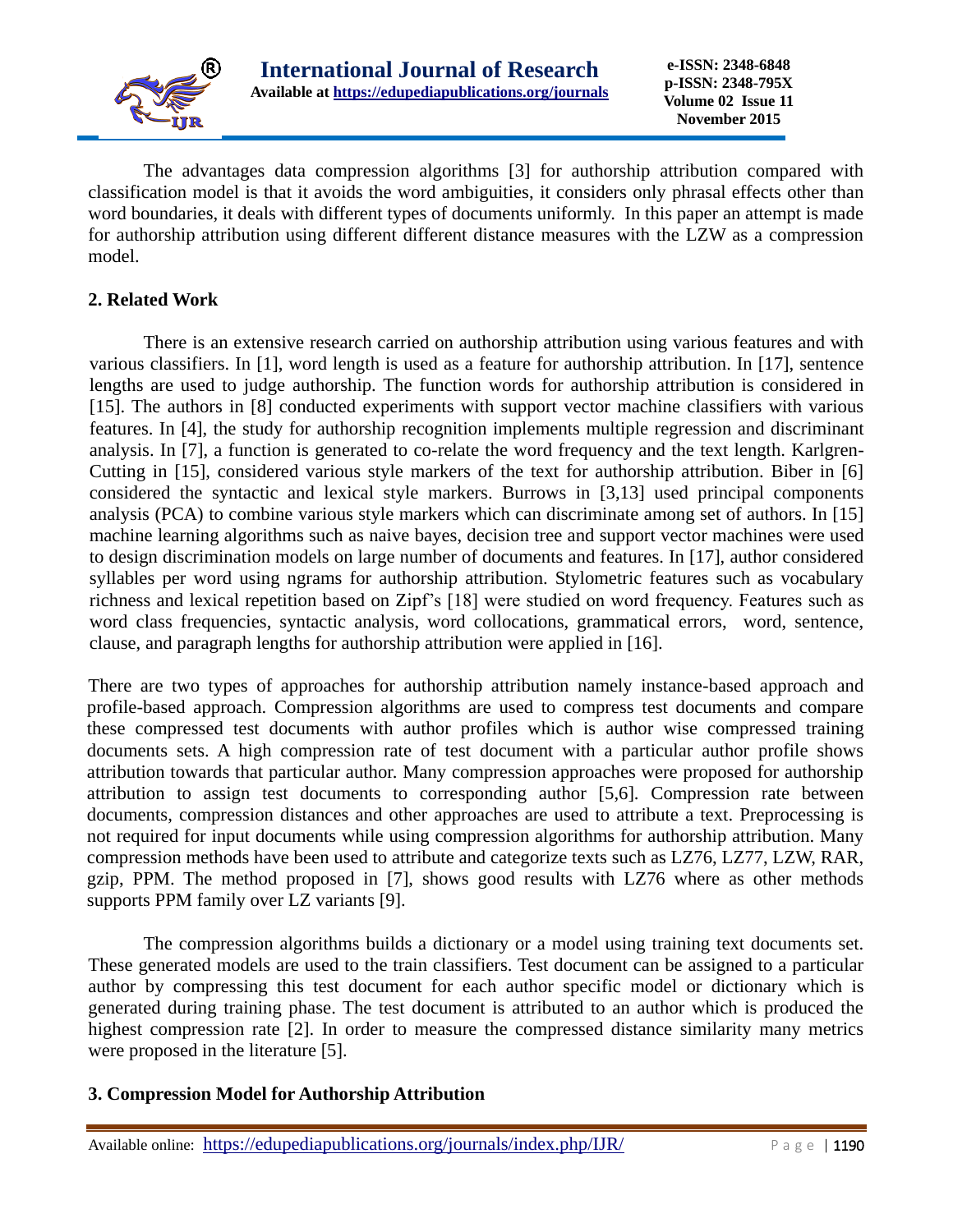

Let C be a set of n authors, L is a set of training documents of all the known authors and T is a set of test documents. Authorship attribution method assigns each document from test set T to a candidate author from set C. In the first step, all the training texts of each author are concatenated and saved in one file. Concatenated training document per author is compressed using any compression algorithm which results to a author's profile, represents author's style. In the second step, the similarity between compressed test document t and the author profiles is computed. Then, the test document is assigned to one of the authors that minimizes the similarity distance as shown in Figure 3.1.

# **3.1 Flowchart**



# **Figure 3.1: Flowchart for profile-based Authorship Attribution using data compression**

Data compression is the process of reducing the size of the data file. Compressors are to find the shortest sequence of bits needed to represent a text. There are two ways of compressing data namely lossless data compression and lossy data compression. For authorship attribution lossless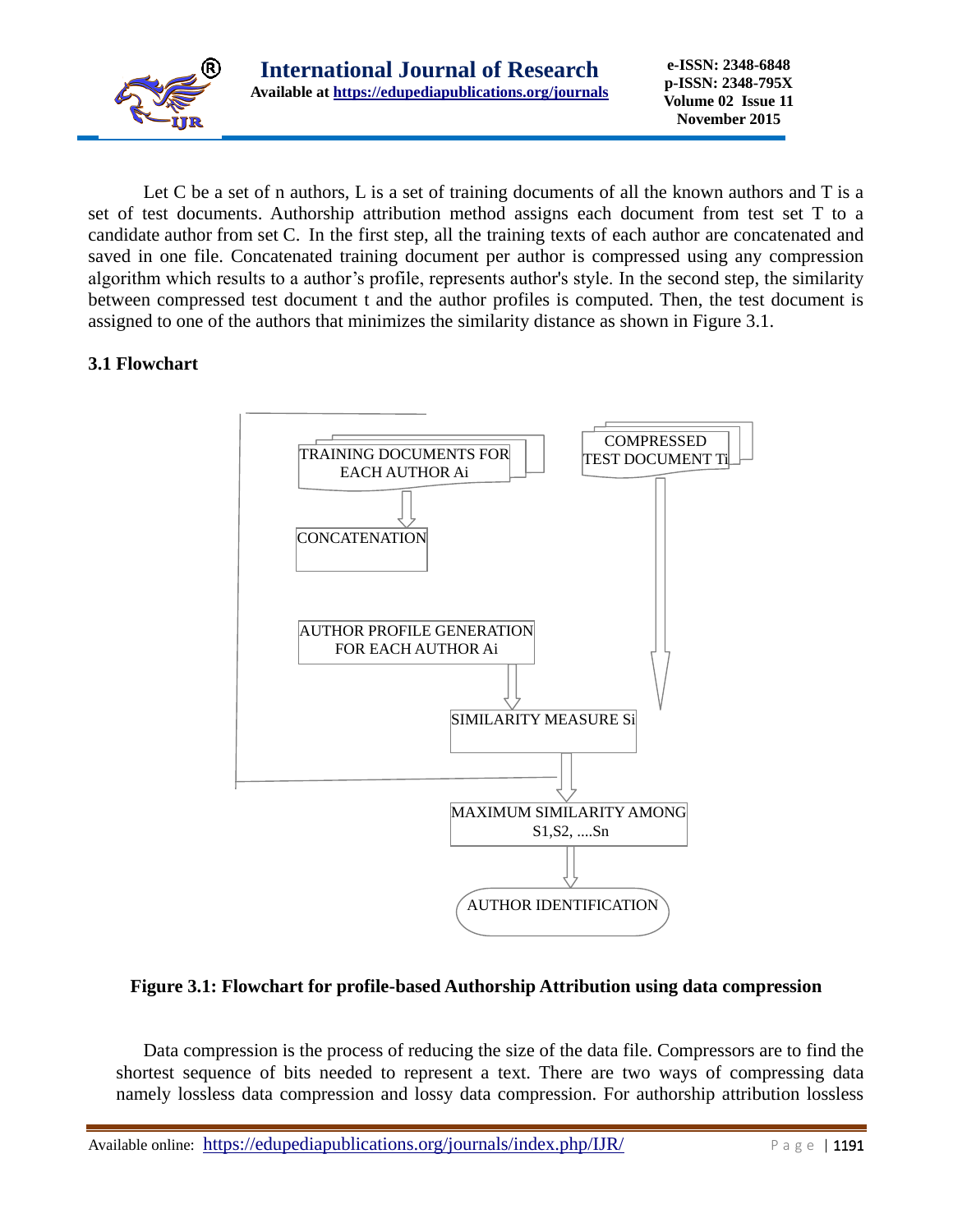

data compression techniques are used. All data compression algorithms consist of two parts, a model which estimates the probability distribution and a coder which assigns the shortest codes to the most likely character. In Lempel Ziv Welch algorithm (**LZW**) compression algorithm the input file is read character by character and they are combined to form a string. The process continues till it reaches the end of file. Every new string is assigned some code and stored in Code table.

# **3.2 Compression distance measures**

Compression distances measures are used to compute a distance between two compressed text files. Compression based measures are used to estimate the amount of information shared by any two text documents. They can be utilized for clustering and classification on different types of data such as texts and images [20, 1].

# **Compression Dissimilarity Measure (CDM)**

Compression Dissimilarity Measure (CDM) proposed in [1]. For documents x and y, the compression dissimilarity measure is defined as:

$$
CDM(x,y) = \frac{C(xy)}{C(x)+C(y)} \tag{1}
$$

where C  $(x)$  is the size of the compressed object x, C  $(y)$  is the size of the compressed object y, xy is the concatenation of x and y and  $C(xy)$  is the size of the compressed object xy.

# **Normalized Compressor Distance (NCD)**

Normalized Compression Distance (NCD) proposed in [2] uses general compressors to estimate the amount of shared information between two objects. The Normalized Compression Distance is defined as:

$$
NCD(x,y) = \frac{C(xy) - min(C(x),C(y))}{max(C(x),C(y))}
$$
 (2)

where  $C(x)$  is the size of the compressed object x. If  $x = y$ , the NCD is approximately 0, as the full string y can be described in terms of previous strings found in x; if x and y share no common information the NCD is  $1 + e$ , where e is a small quantity due to imperfections characterizing real compressors.

# **Conditional Complexity of Compression (CCC)**

Conditional Complexity of Compression (CCC) proposed in [5,27]. The CCC of text y given text x is calculated by

$$
CCC(y/x) = (S_c) - (x_c) (3)
$$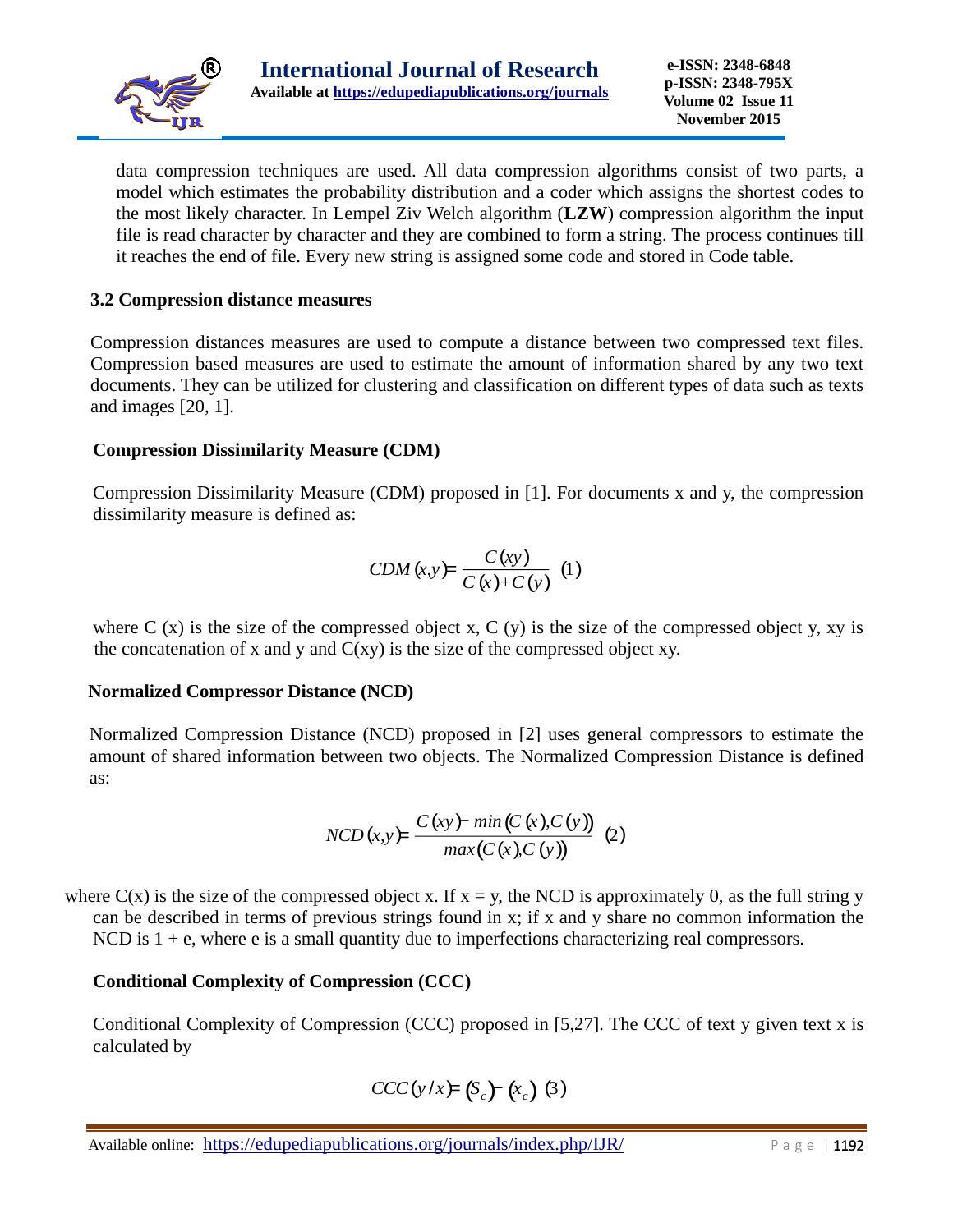

where  $|x_c|$  is the length of the compressed text x. The S is the concatenated text of xy. CCC approximates a more abstract Kolmogorov conditional complexity and measures adapts to patterns in the training text for better compressing the unknown text.

#### **4. Results and Discussions**

In order to evaluate the performance of the proposed model, standard information retrieval metrics such as precision, recall and F1 -measure are used. Precision P<sub>A</sub>, for author A, is defined as:

$$
P_{A} = \frac{correct\left(A\right)}{totalretrieved documents\left(A\right)} = \frac{TP_{A}}{TP_{A} + FP_{A}} \tag{4}
$$

where TPA (True Positive) is the number of documents that are correctly attributed to author A and FP<sup>A</sup> (False Positive) is the number of documents that are incorrectly attributed to author A.

Recall RA , for author A, is defined as :

$$
R_{A} = \frac{correct\left(A\right)}{total relevant documents\left(A\right)} = \frac{TP_{A}}{TP_{A} + FN_{A}}\tag{5}
$$

where  $FNA$  (False Negative) is the number of missed attributions for author A.

F1 -measure, which is defined as the harmonic mean of recall and precision as:

$$
F_1 = \frac{2 \cdot P_A \cdot R_A}{P_A + R_A} \quad (6)
$$

F1 depends on author A. In order to aggregate these measures over all different authors micro-average and macro-average were defined as follows.

Given a metric M (precision, recall or  $F1$ ), for a set of n authors, these measures are defined as:

$$
macro- average_M = 1/n \sum_{i=1}^{n} M_{Ai} (7)
$$
  
micro- average<sub>M</sub> = 1/k  $\sum_{i=1}^{n} (D_{Ai}) M_{Ai} (8)$ 

where k is the total number of test documents and  $|D_{Ai}|$  is the number of documents in the test set for author Ai .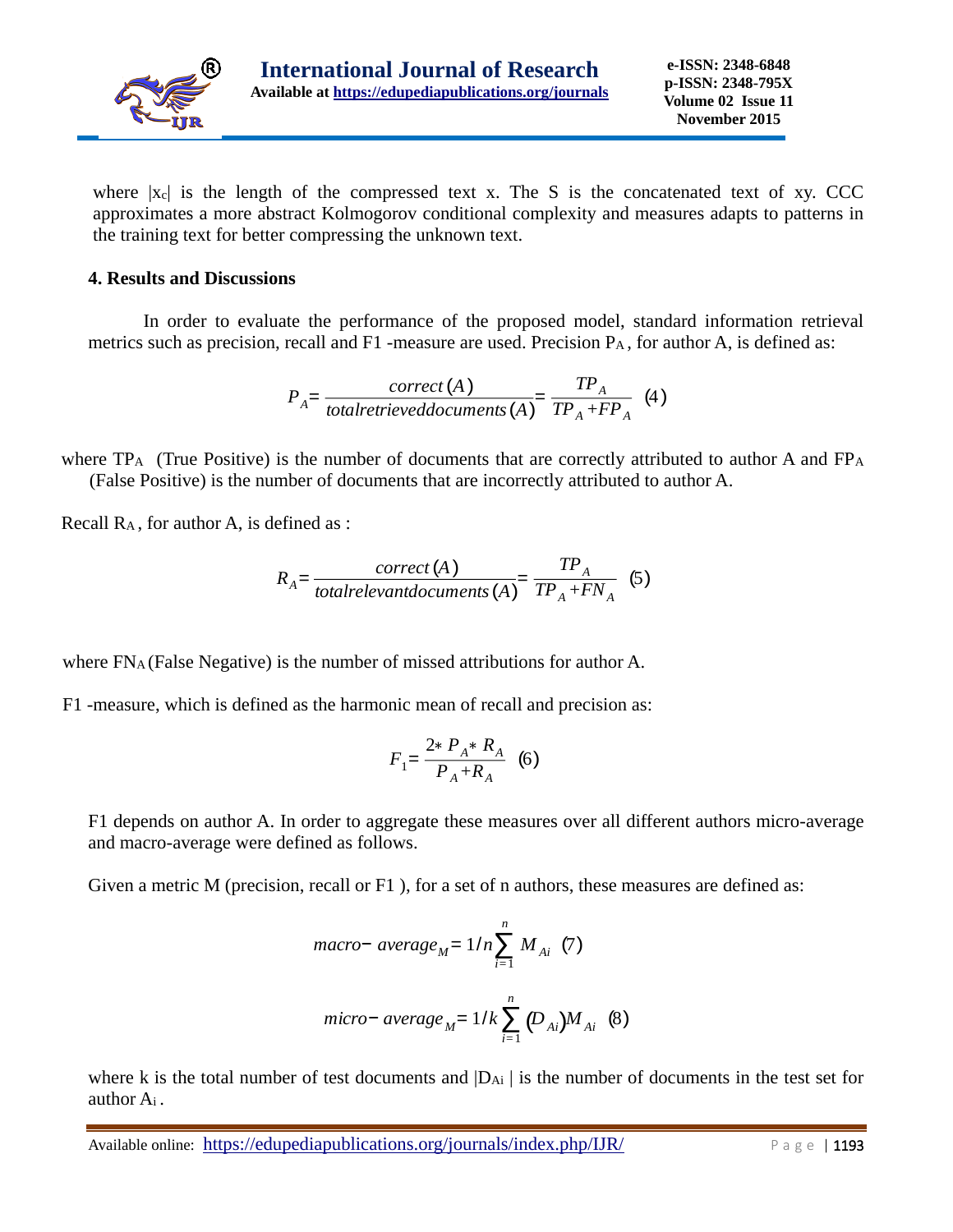

Accuracy is another measure and defined as:

*Accuracy= Numberofdocumentsthatarecorrectlyassigned Totalnumberoftestdocuments* (9)

Experiments using the data set with various distance measures were conducted. All the documents are compressed together to create the author's profile. The similarity is then computed between the compressed test document and the compressed author specific documents that contains author profiles. The obtained results are presented in Table 4.1

| <b>Measure</b>          | <b>Macro_average F1 measure</b> | Micro_average F1 measure | <b>Accuracy</b> |
|-------------------------|---------------------------------|--------------------------|-----------------|
| Compression<br>distance |                                 |                          |                 |
| <b>NCD</b>              | 0.55                            | 0.50                     | 0.68            |
| <b>CDM</b>              | 0.51                            | 0.51                     | 0.66            |
| $\bf{CCC}$              | 0.57                            | 0.62                     | 0.71            |

# **Table 4.1: Macro, Micro-F1 measures and accuracy for various compression distance measures**

The compression method LWZ with three distance measures CDM, NCD and CCC are used to test the performance. The compressor is performing well with Conditional Complexity of Compression (CCC) distance measure.

# **5. Conclusions and Future Scope**

This paper evaluates the performance of compression-based similarity measures on authorship analysis on natural texts. There is no need to preselect which characteristics will be considered to classify the documents, since the classification is based on the similarity of those documents, measured by a normalized distance. In this study in order to compute the similarity between Author profile and test document, three different compression-based similarity measures were used in the experiments such as NCD (Normalized Compression Distance) and CCC (Conditional Complexity of Compression) and CDM (Compression Dissimilarity Measure). Our experimental results shows that the compression algorithms are an interesting alternative for authorship identification comparing favourably to traditional strategies based on feature extraction and classification. CCC seems more suitable for the profile-based approach compared with NCD and CDM.

# **References**

1. E. Keogh, S. Lonardi, and C. A. Ratanamahatana, "Towards parameter-free data mining," in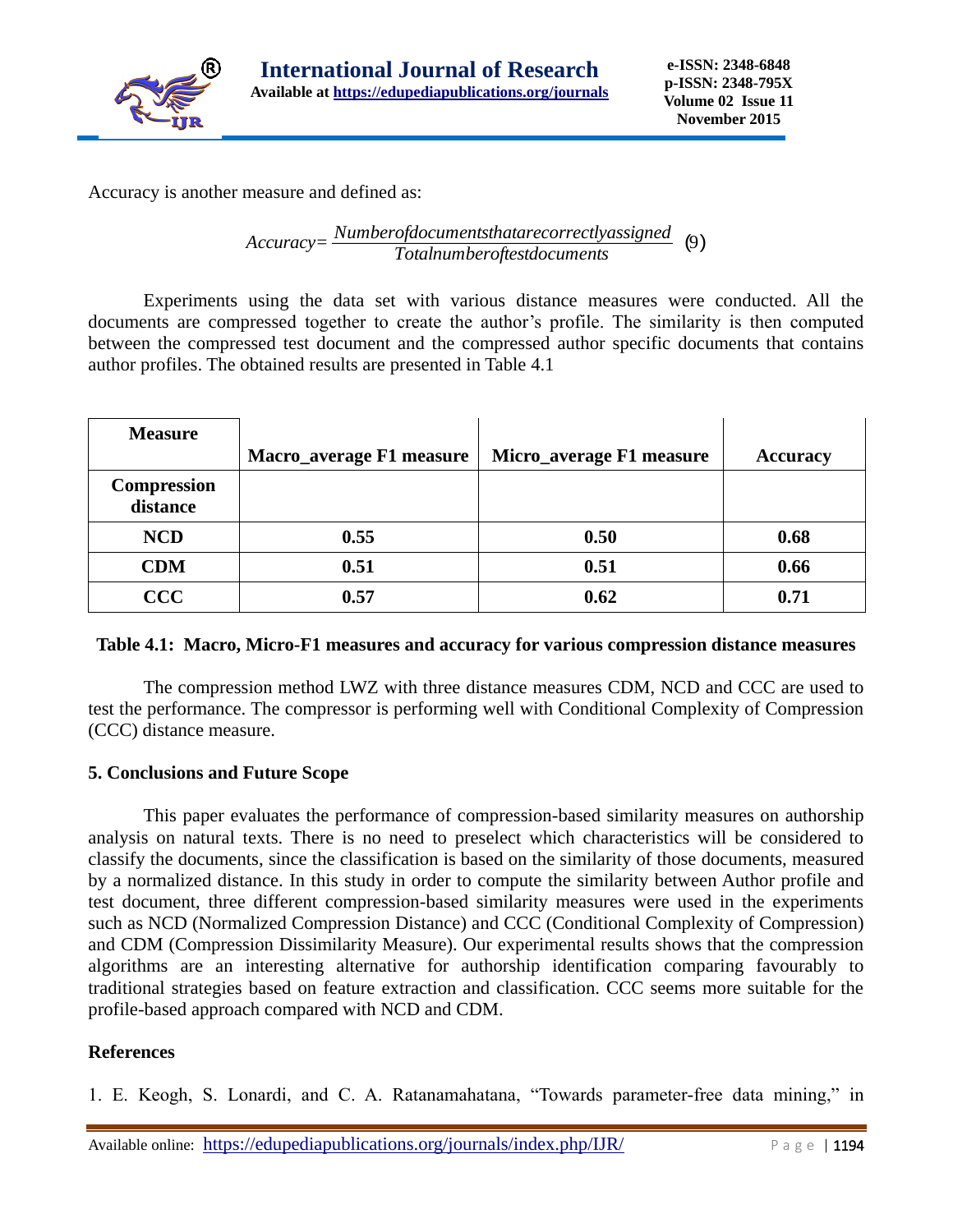

Proceedings of the 10th ACM SIGKDD International Conference on Knowledge Discovery and Data Mining, ser. KDD '04. New York, NY, USA: ACM, 2004, pp. 206–215.

2. R. Cilibrasi and P. M. B. Vit, "Clustering by Compression," IEEE Transactions on Information Theory, vol. 51, no. 4, pp. 1523–1545, 2005.

3. C. J. V. Rijsbergen, Information Retrieval, 2nd ed. Butterworth-Heinemann, 1979.

4. Y. Yang, "An Evaluation of Statistical Approaches to Text Categorization," Information Retrieval, vol. 1, no. 1-2, pp. 69–90, 1999.

5. D. Benedetto, E. Caglioti, and V. Loreto, "Language Trees and Zipping," Physical Review Letters, vol. 88, p. 048702, 2002.

6. D. V. Khmelev and W. J. Teahan, "A repetition based measure for verification of text collections and for text categorization," in Proceedings of the 26th annual international ACM SIGIR conference on Research and development in informaion retrieval, ser. SIGIR '03. New York, NY, USA: ACM, 2003, pp. 104–110.

7. M. Lambers and C. Veenman, "Forensic Authorship Attribution Using Compression Distances to Prototypes," in Proceedings of the Third International Workshop on Computational Forensics. Berlin, Heidelberg: Springer-Verlag, 2009, pp. 13–24.

8. Y. Marton, N. Wu, and L. Hellerstein, "On compression-based text classification," In Proceedings of the European Conference on Information Retrieval, pp. 300–314, 2005.

9. D. Sculley and C. E. Brodley, "Compression and Machine Learning: A New Perspective on Feature Space Vectors," in Proceedings of the Data Compression Conference, ser. DCC '06. Washington, DC, USA: IEEE Computer Society, 2006, p. 332.

10. V. Bobicev, "Text Classification Using Word-Based PPM Models," The Computer Science Journal of Moldova, vol. 14, no. 2, pp. 183–201, 2006. 11. E. Frank, C. Chui, and I. H. Witten, "Text Categorization Using Compression Models," in Proceedings of the Conference on Data Compression, ser. DCC '00. Washington, DC, USA: IEEE Computer Society, 2000, p. 555.

12. F. Peng, D. Schuurmans, and S. Wang, "Language and task independent text categorization with simple language models," in Proceedings of the 2003 Conference of the North American Chapter of the Association for Computational Linguistics on Human Language Technology - Volume 1, ser. NAACL '03. Stroudsburg, PA, USA: Association for Computational Linguistics, 2003, pp. 110–117.

13. C. Shannon, "A Mathematical Theory of Communication," The Bell System Technical Journal, vol. 27, pp. 379–423 & 623–656, 1948.

14. A. Lempel and J. Ziv, "On the Complexity of Finite Sequences," IEEE Transactions on Information